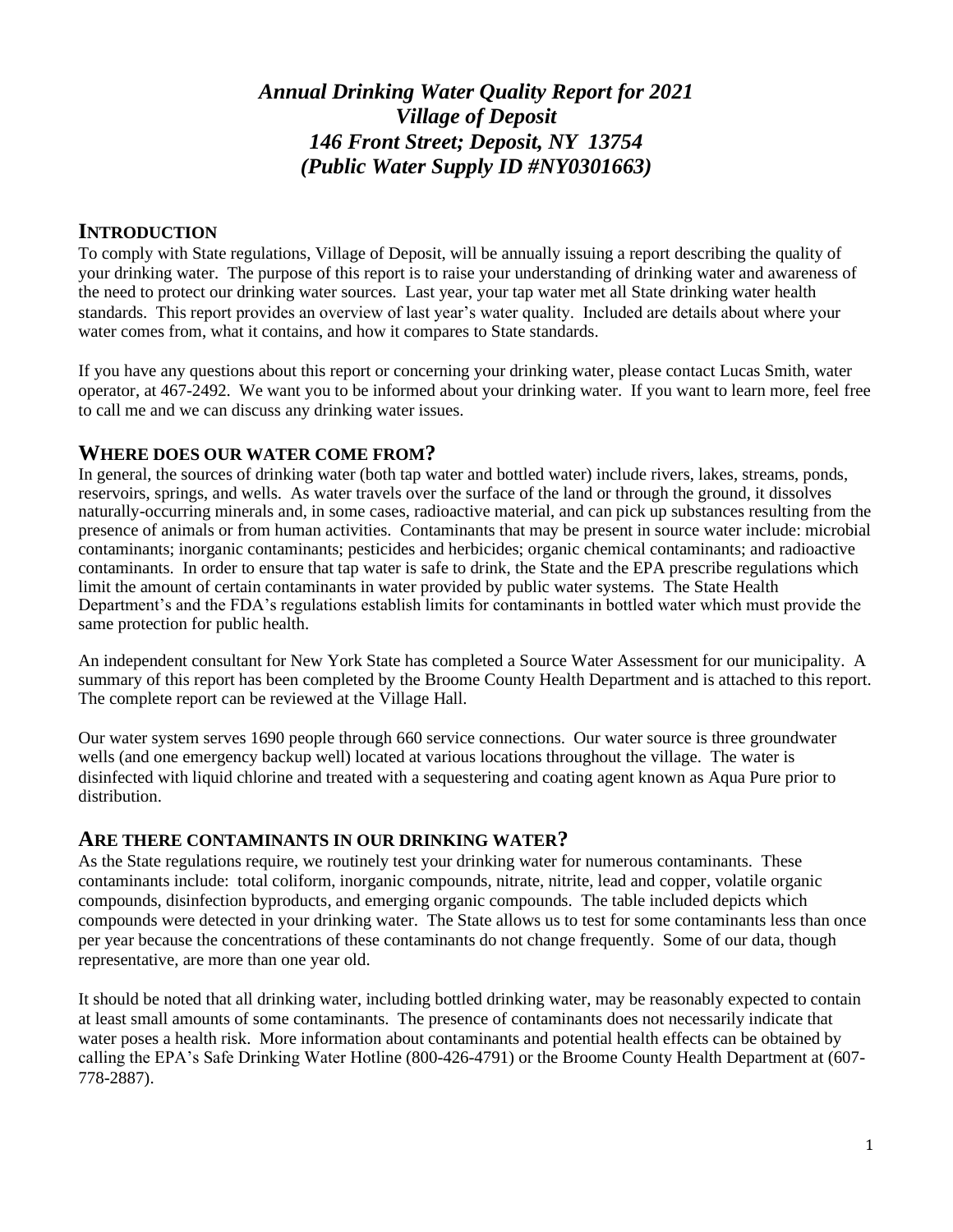## **WHAT DOES THIS INFORMATION MEAN?**

As you can see by the table, our system had no violations. We have learned through our testing that some contaminants have been detected; however, these contaminants were detected below New York State requirements. We did exceed the  $90<sup>th</sup>$ % Action Level for copper, which is not a violation; however, it does trigger more frequent sampling under the Lead & Copper Rule. We also slightly increased our phosphate sequestering and coating agent concentration to hopefully reduce the copper levels below the Action Level. We are required to present the following information on lead in drinking water:

If present, elevated levels of lead can cause serious health problems, especially for pregnant women, infants, and young children. It is possible that lead levels at your home may be higher than at other homes in the community as a result of materials used in your home's plumbing. The Village of Deposit Water System is responsible for providing high quality drinking water, but cannot control the variety of materials used in plumbing components. When your water has been sitting for several hours, you can minimize the potential for lead exposure by flushing your tap for 30 seconds to 2 minutes before using water for drinking or cooking. If you are concerned about lead in your water, you may wish to have your water tested. Information on lead in drinking water, testing methods, and steps you can take to minimize exposure is available from the Safe Drinking Water Hotline (1-800-426-4791) or at http://www.epa.gov/safewater/lead.

## **EMERGING ORGANIC CONTAMINANTS**

#### **Perfluorooctanoic acid (PFOA), Perfluorooctansulfonic acid (PFOS), and 1,4 Dioxane (1,4-D)**

PFOA, PFOS, and 1,4-D are relatively ubiquitous in the environment due to their historical widespread use and persistence. The New York State Health Department has instituted regulations requiring water systems to test for these contaminants.

PFOA and PFOS have been used in a variety of consumer and industrial products as surface coatings and/or protectants because of their nonstick properties. Research indicates that these compounds bioaccumulate in various organisms, including fish and humans.

1,4-D has been largely used as a solvent stabilizer for chemical processing but can also be found as a purifying agent in the manufacturing of pharmaceuticals as well as a contaminant in ethoxylated surfactants commonly used in consumer cosmetics, detergents, and shampoos. Research indicates that this chemical does not bioaccumulate in the food chain.

We are pleased to inform you that we did not detect any of these compounds in our drinking water.

### **IS OUR WATER SYSTEM MEETING OTHER RULES THAT GOVERN OPERATIONS?**

We are required to monitor your drinking water for specific contaminants on a regular basis. Results of regular monitoring are an indicator of whether or not your drinking water meets health standards. During 2021, our system was in compliance with applicable State drinking water operating, monitoring and reporting requirements.

## **DO I NEED TO TAKE SPECIAL PRECAUTIONS?**

Although our drinking water met or exceeded state and federal regulations, some people may be more vulnerable to disease causing microorganisms or pathogens in drinking water than the general population. Immunocompromised persons such as persons with cancer undergoing chemotherapy, persons who have undergone organ transplants, people with HIV/AIDS or other immune system disorders, some elderly, and infants can be particularly at risk from infections. These people should seek advice from their health care provider about their drinking water. EPA/CDC guidelines on appropriate means to lessen the risk of infection by Cryptosporidium, Giardia and other microbial pathogens are available from the Safe Drinking Water Hotline (800-426-4791).

## **WHY SAVE WATER AND HOW TO AVOID WASTING IT?**

Although our system has an adequate amount of water to meet present and future demands, there are a number of reasons why it is important to conserve water:

Saving water saves energy and some of the costs associated with both of these necessities of life;